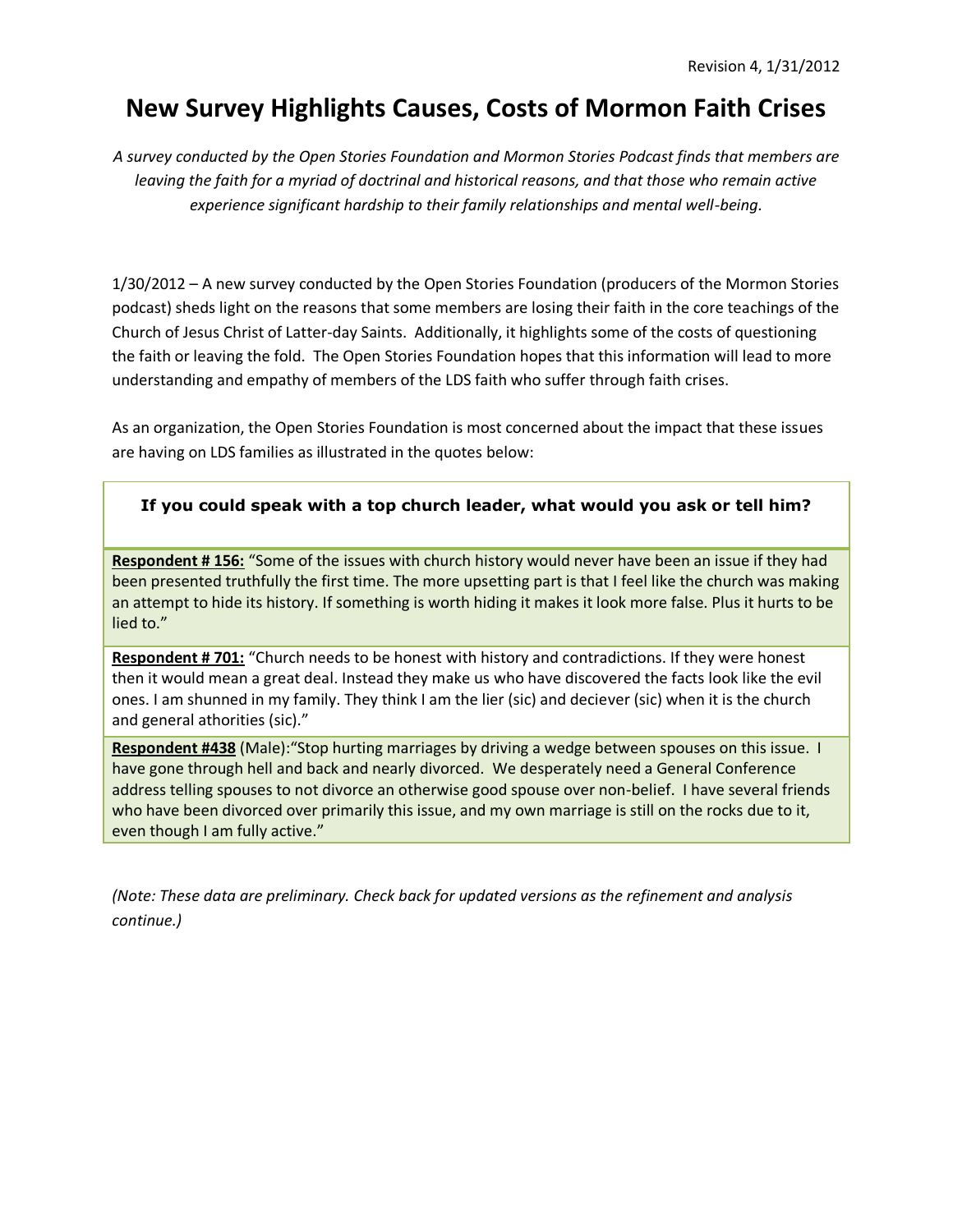#### **Notes on Survey Methodology**

- This survey was fielded in the fall and winter 2011. The survey was addressed to "people who once believed that the LDS church is "the only true and living church upon the face of the whole earth" (D&C 1:30), but who no longer believe that it is." The survey questions can be found at <http://psychmeasures.org/index.php?sid=58166&newtest=Y&lang=en>
- A link to the survey was posted on several sites associated with the "Bloggernacle", or LDSthemed blogs, as well as through social media.
- The survey generated 3388 respondents. 302 respondents were removed due to incomplete data for a total of 3086 respondents included in the analysis.
- As the survey sample was not random, the Open Stories Foundation makes no claim of representativeness or statistical significance in the sample. This survey is representative of the respondents only, although we feel that many points of this analysis are indicative of the experiences of many people in the Church who pass through a crisis of faith.
- This release contains an initial summary of results. A more complete analysis will be released, along with the survey data, in the coming weeks.
- The Open Stories Foundation anticipates fielding and analyzing additional surveys in the future to further identify the causes and costs of disaffection and disaffiliation within the LDS Church.

#### **Who Took the Survey**

- 58% male, 42% female
- 70% married, 30% single
- 31% Utah, 60% non-Utah US, 9% International
- 27% "Some College", 39% College Grad, 21% Masters, 10% Doctorate
- 56% no longer attend the LDS church, 20% attend weekly, 24% attend less often.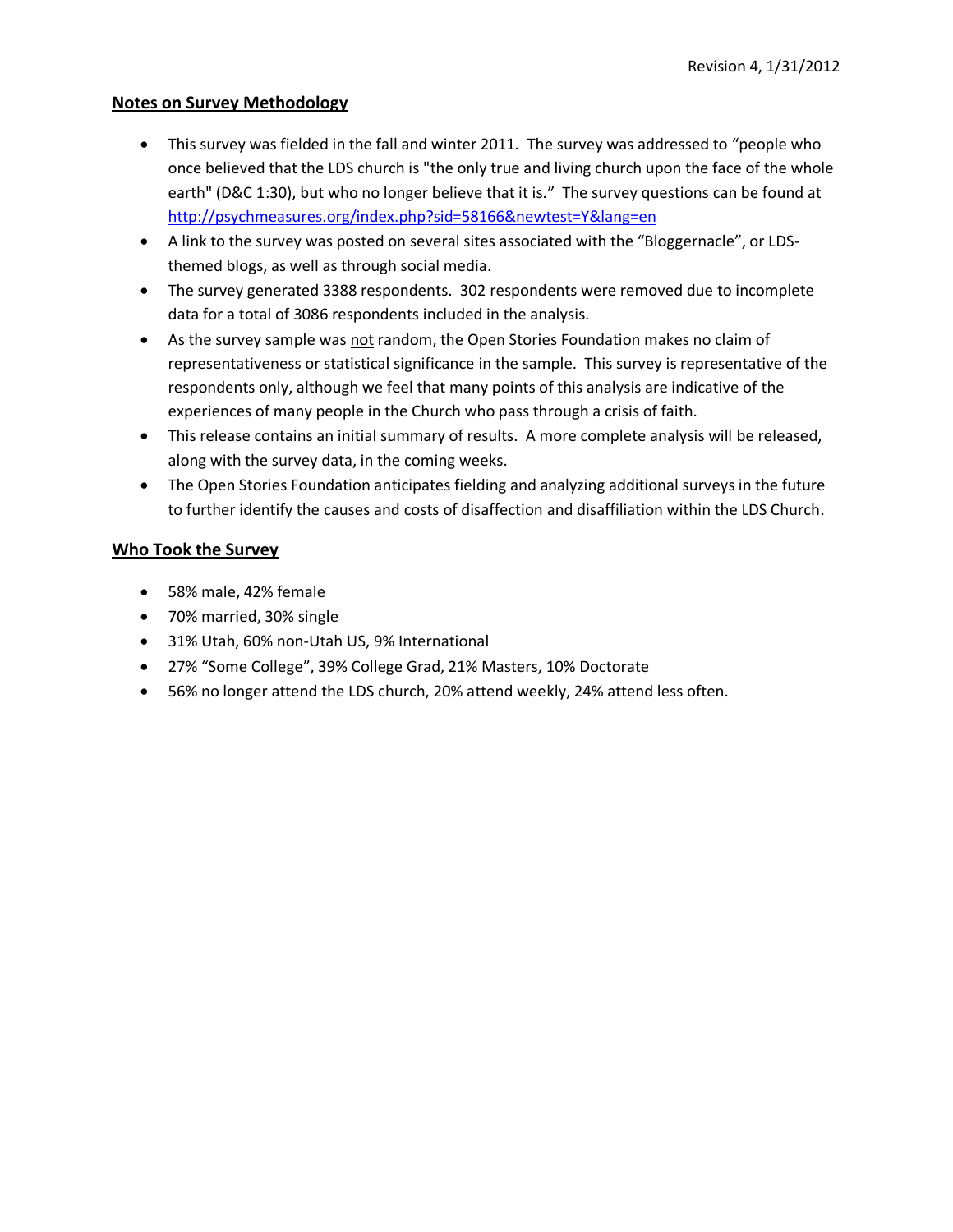#### **Reasons why People Lose Faith**

| If you no longer believe that the LDS church is the true church (and once<br>did), which of the following were factors in your loss of belief: | <b>Moderate</b><br>to Strong<br><b>Factor</b> | Primary<br><b>Factor</b> |
|------------------------------------------------------------------------------------------------------------------------------------------------|-----------------------------------------------|--------------------------|
| I lost faith in Joseph Smith                                                                                                                   | 81%                                           | 39%                      |
| I studied church history and lost my belief                                                                                                    | 84%                                           | 39%                      |
| I ceased to believe in the church's doctrine/theology                                                                                          | 87%                                           | 38%                      |
| I lost faith in the Book of Mormon                                                                                                             | 79%                                           | 35%                      |
| I re-evaluted what it means to believe/know, and realized that I never really believed.                                                        | 52%                                           | 18%                      |
| I lost confidence in the general authorities                                                                                                   | 71%                                           | 18%                      |
| Church's stance on homosexuals / Prop 8                                                                                                        | 68%                                           | 15%                      |
| I did not feel spiritually edified at church                                                                                                   | 67%                                           | 15%                      |
| Church's stance on women                                                                                                                       | <b>70%</b>                                    | 14%                      |
| I became bothered by church culture (e.g. conservative politics, etc.)                                                                         | 57%                                           | 11%                      |
| I lost my faith in God                                                                                                                         | 39%                                           | 11%                      |
| Church's stance on science-related matters                                                                                                     | 64%                                           | 9%                       |
| I lost my faith in Jesus                                                                                                                       | 39%                                           | 8%                       |
| I lost confidence in my local church leadership                                                                                                | 41%                                           | 8%                       |
| Church's stance on race issues (blacks, native Americans, etc.)                                                                                | <b>72%</b>                                    | 7%                       |
| I did not receive the promised spiritual witness                                                                                               | 37%                                           | 6%                       |
| I received a spiritual witness to leave the church and go elsewhere                                                                            | 18%                                           | 5%                       |
| I or someone I loved was abused by someone in the church.                                                                                      | 12%                                           | 3%                       |
| I wanted to engage in behaviors viewed as sinful by the church (e.g. alcohol, extra-marital<br>sex)                                            | 8%                                            | $1\%$                    |
| I was offended by someone in the church.                                                                                                       | 8%                                            | $1\%$                    |
| Lack of meaningful friendships within the church                                                                                               | 13%                                           | $1\%$                    |

- The top three reasons why survey respondents stated that they lost their faith are highly related: "I lost faith in Joseph Smith", "I studied church history and lost my belief", "I ceased to believe in the church's doctrine/theology"
- The three lowest ranked reasons include reasons that some members and leaders have pointed to as reasons some lose their faith: "I wanted to engage in behaviors viewed as sinful by the church (e.g. alcohol, extra-marital sex)", "I was offended by someone in the church", "Lack of meaningful friendships within the church"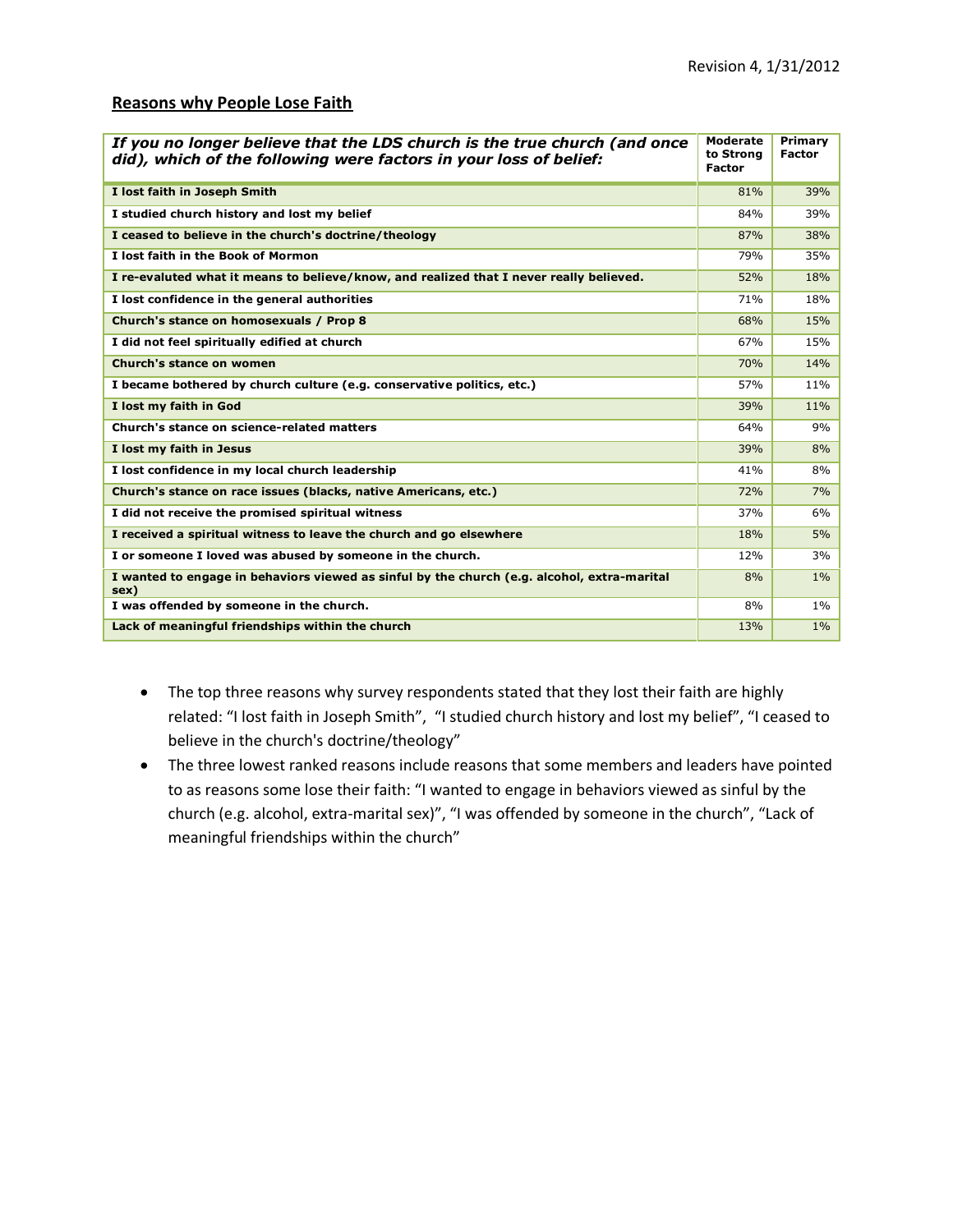| If historical issues negatively affected your belief, which of the<br>following contributed: | <b>Moderate</b><br>to Strong<br><b>Factor</b> | Primary<br><b>Factor</b> |
|----------------------------------------------------------------------------------------------|-----------------------------------------------|--------------------------|
| <b>Book of Abraham</b>                                                                       | 81%                                           | 26%                      |
| Polygamy/Polyandry                                                                           | 84%                                           | 26%                      |
| <b>Blacks and the Priesthood</b>                                                             | 87%                                           | 17%                      |
| <b>DNA and the Book of Mormon</b>                                                            | 79%                                           | 15%                      |
| Masonic influences in the temple ceremony                                                    | 52%                                           | 15%                      |
| Multiple, conflicting versions of the First Vision                                           | 71%                                           | 13%                      |
| <b>Women and the Priesthood</b>                                                              | 68%                                           | 13%                      |
| Anachronisms in the Book of Mormon (e.g. horses, steel, etc.)                                | 67%                                           | 12%                      |
| Past church positions on science, age of the earth, evolution, etc.                          | 70%                                           | 12%                      |
| Changes in the temple ceremony                                                               | 57%                                           | 12%                      |
| Issues with the authenticity or credibility of the priesthood restoration                    | 39%                                           | 12%                      |
| <b>Blood atonement</b>                                                                       | 64%                                           | 11%                      |
| Joseph's use of peep stones in the translation of the Book of Mormon                         | 39%                                           | 11%                      |
| <b>Adam-god theory</b>                                                                       | 41%                                           | 10%                      |
| <b>Mountain meadows massacre</b>                                                             | 72%                                           | 9%                       |
| Loss of Credibility of the Three Witnesses                                                   | 37%                                           | 8%                       |
| <b>Kinderhook Plates</b>                                                                     | 18%                                           | 7%                       |
| Joseph Smith's history of treasure digging                                                   | 12%                                           | 7%                       |
| Mark Hofmann scandal                                                                         | 8%                                            | 7%                       |
| <b>View of the Hebrews</b>                                                                   | 8%                                            | 6%                       |

- Among those for whom historical issues "negatively affected your belief", the Book of Abraham and Polygamy were the two primary issues
- Most respondents cited multiple primary/strong factors in losing their belief (average number of "major factors" listed was 15.1). This may challenge conventional wisdom that some who lose their faith do so because of single-issue hang-ups.
- Many respondents made the case that it wasn't necessarily the historical issue per se that led to their disbelief, but rather a sense of betrayal at what was often viewed as a dishonest approach to the church's history:

*Respondent # 701: "Church needs to be honest with history and contradictions. If they were honest then it would mean a great deal. Instead they make us who have discovered the facts look like the evil ones. I am shunned in my family. They think I am the lier (sic) and deciever (sic) when it is the church and general athorities (sic)."*

*Respondent #381: "I never questioned the church until I realized that things were said at the pulpit in General Conference that were verifiably not true. If a prophet or apostle can lie over the pulpit, they cannot be ordained of God. This prompted me to search for the real truth, and here I discovered the true history of the church, and that it was in conflict with the history the church itself taught. Had the church never lied about its own history, or anything else for that matter, I would probably still be a Mormon today."*

*Respondent # 156: "Some of the issues with church history would never have been an issue if they had been presented truthfully the first time. The more upsetting part is that I feel like the church was making an attempt to hide its history. If something is worth hiding it makes it look more false. Plus it hurts to be lied to."*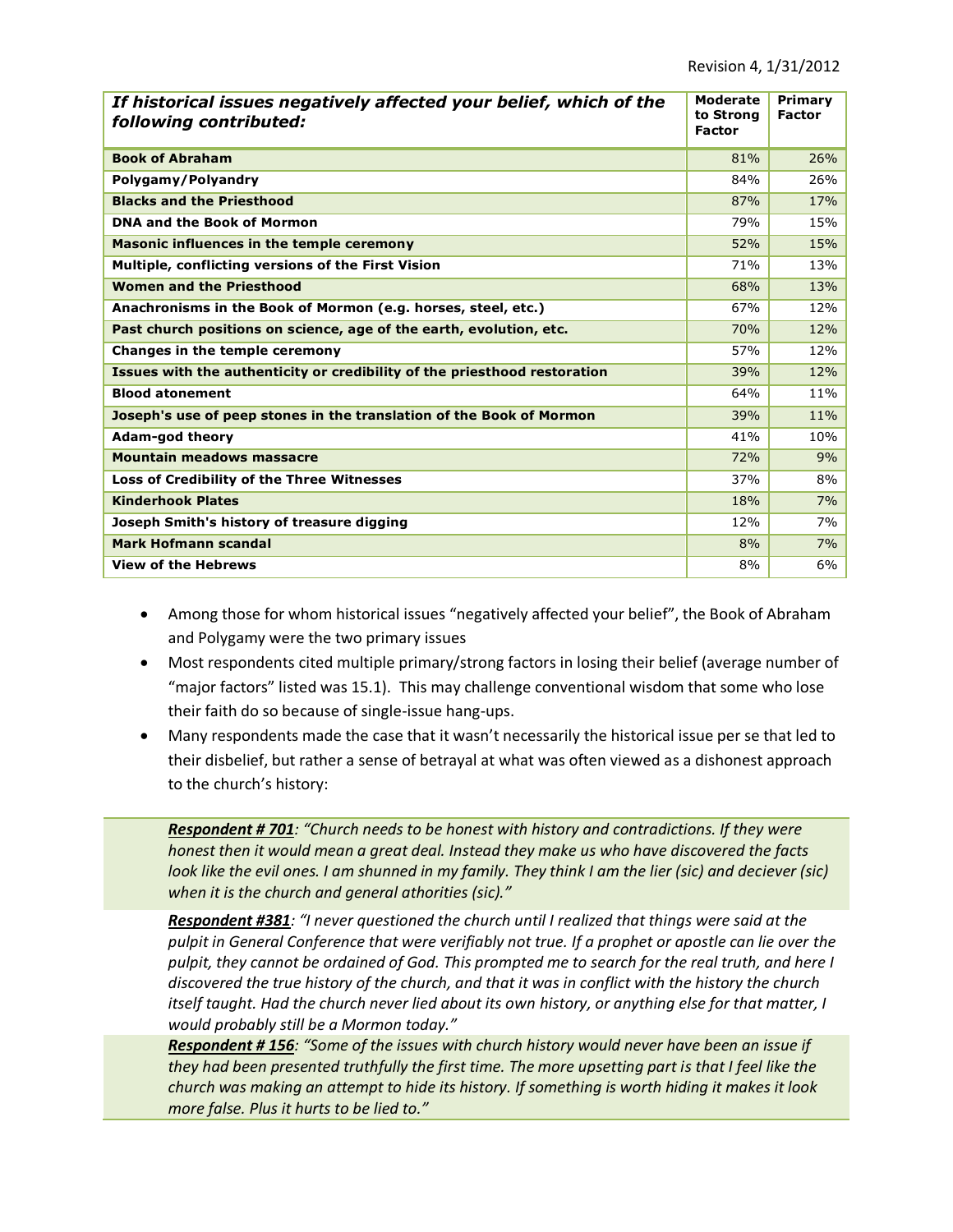## **Disclosure of Faith Issues:**

| To what extent are you open with family and friends about your disbelief in the church? (Check all that apply) |                                        |                                    |                                                           |                                                   |  |  |  |
|----------------------------------------------------------------------------------------------------------------|----------------------------------------|------------------------------------|-----------------------------------------------------------|---------------------------------------------------|--|--|--|
|                                                                                                                | $$ know(s) nothing<br>of my disbelief. | know(s) little of<br>my disbelief. | $$ know(s) a<br>moderate amount<br>about my<br>disbelief. | know(s) most<br>everything about<br>my disbelief. |  |  |  |
| My spouse/significant other:                                                                                   | 1%                                     | 4%                                 | 9%                                                        | 86%                                               |  |  |  |
| My father:                                                                                                     | 16%                                    | 21%                                | 27%                                                       | 37%                                               |  |  |  |
| My mother:                                                                                                     | 15%                                    | 20%                                | 27%                                                       | 38%                                               |  |  |  |
| My siblings:                                                                                                   | 12%                                    | 18%                                | 31%                                                       | 39%                                               |  |  |  |
| My extended family:                                                                                            | 27%                                    | 32%                                | 21%                                                       | 20%                                               |  |  |  |
| My closest friends:                                                                                            | 7%                                     | 12%                                | 22%                                                       | 59%                                               |  |  |  |
| In general, my friends:                                                                                        | 15%                                    | 24%                                | 29%                                                       | 33%                                               |  |  |  |
| My children:                                                                                                   | 19%                                    | 15%                                | 20%                                                       | 46%                                               |  |  |  |
| My bishop:                                                                                                     | 33%                                    | 20%                                | 20%                                                       | 26%                                               |  |  |  |
| My fellow ward members:                                                                                        | 41%                                    | 32%                                | 14%                                                       | 13%                                               |  |  |  |

- Most married respondents have told their spouse about their faith crisis, while fewer than half of the respondents tell their parents or siblings
- Respondents are less likely to tell their closest friends about a faith crisis than an extended family member
- Among all demographics, the Bishop is very seldom told by a person of their faith crisis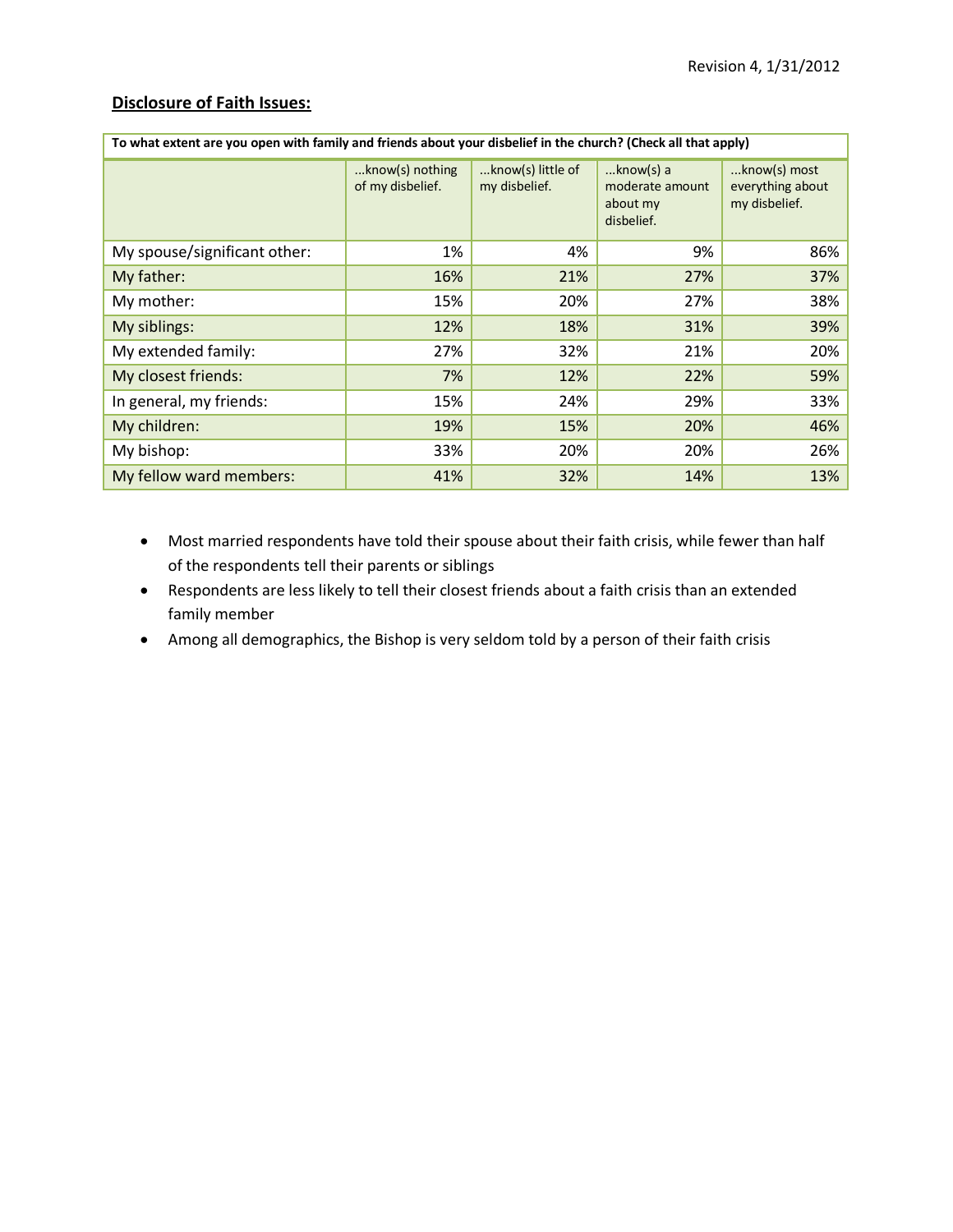### **Cost of a Faith Crisis**



- Costs of a faith crisis vary significantly by their relationship and income dynamics
- Disbelieving members who stay active pay a significantly higher mental and spiritual cost… providing high incentive for them to stop attending church.



Disbelieving members who remain active pay a significantly higher mental and spiritual cost.